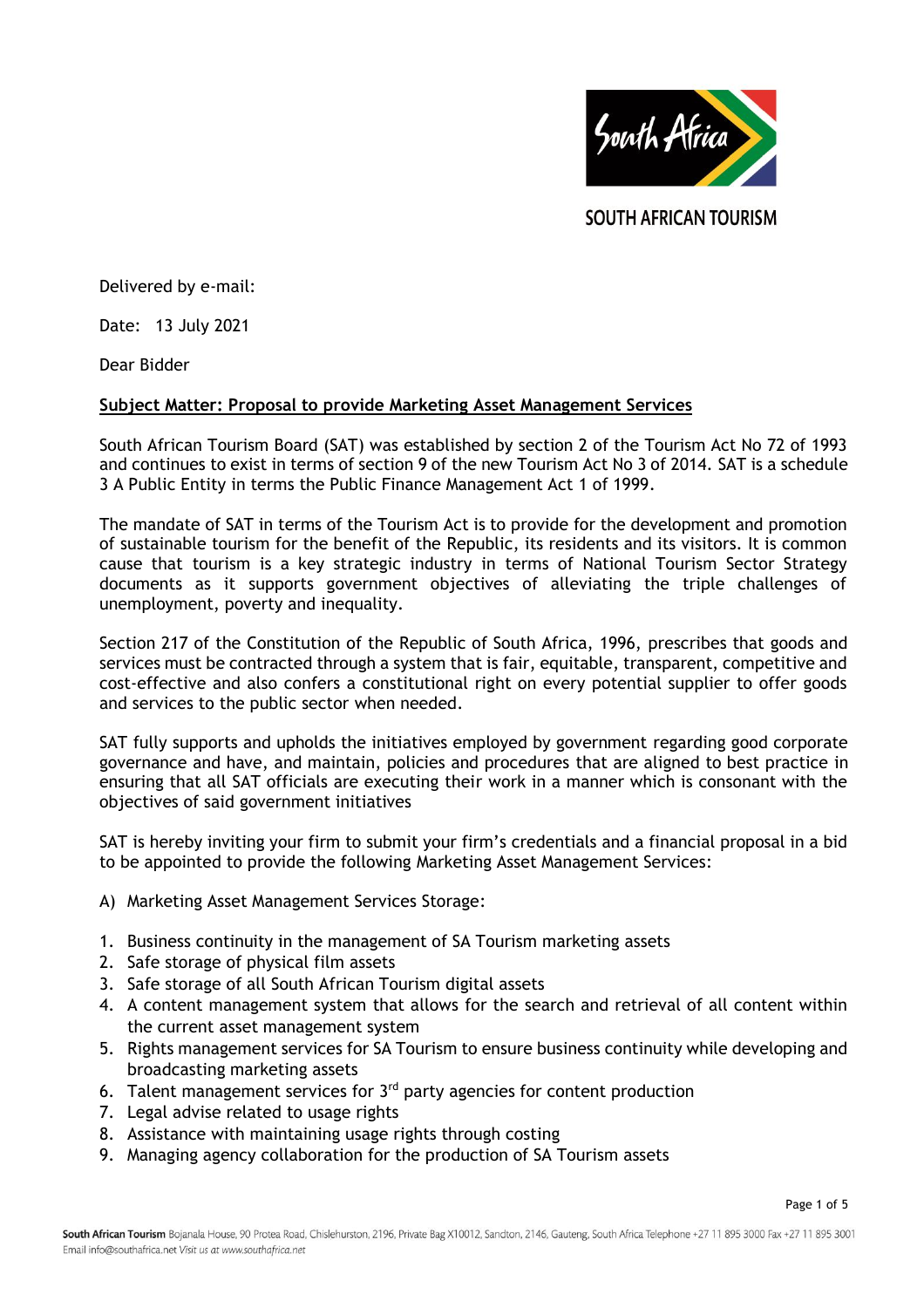- 10. Maintenance and management of the existing open trade facing portal to download assets for their production requirements
- 11. Uploading, categorizing and tagging of marketing assets for use by internal and external partners

## **1. Key considerations when preparing proposals:**

- (a) Cover letter introducing your company;
- (b) National Treasury Centralized Supplier Database (CSD) registration summary report;
- (c) Valid certified copy of B-BBEE certificate;
- (d) Bidders must have specific experience and submit at least three recent references (in a form of written proof(s) on their client's letterhead including relevant contact person(s), office telephone & fax number, website and email address) where similar work were undertaken.
- (e) SAT requires a full overview of the methodology you will apply for this assignment;
- (f) Project approach and plan which outlines the activities to be undertaken during the process, bearing in mind that SAT requires the entire process to be finalised within five (5) weeks from the date of formal appointed. SAT intends to do the formal appointment by no later than 11 September 2020
- (g) Outline of the team and their qualifications who will be delivering the assignment;
- (h) Financial proposal to deliver the assignment including any other cost that SAT should be aware off for the successfully completion of the assignments;
- (i) SAT would prefer that the work be done both on-site at its Head Office and off site.

### **2. Evaluation Method**

The evaluation process of bids will comprise of the following phases:

| <b>Phase I</b>                                                         | <b>Phase II</b>                                        | <b>Phase III</b>                                                                | <b>Phase IV</b>                                                       |
|------------------------------------------------------------------------|--------------------------------------------------------|---------------------------------------------------------------------------------|-----------------------------------------------------------------------|
| Administration<br>and Mandatory<br> bid requirements                   | <b>Functionality</b>                                   | Price and B-<br><b>BBEE</b>                                                     | <b>Recommendation and</b><br>Appointment                              |
| Compliance with<br>administration<br>and mandatory<br>bid requirements | Bids will be<br>evaluated in terms<br>of functionality | Rate cards<br>and B-BBEE<br>will be<br>evaluated as<br>part of<br>functionality | Recommendation to<br>designated SAT official<br>for approval of award |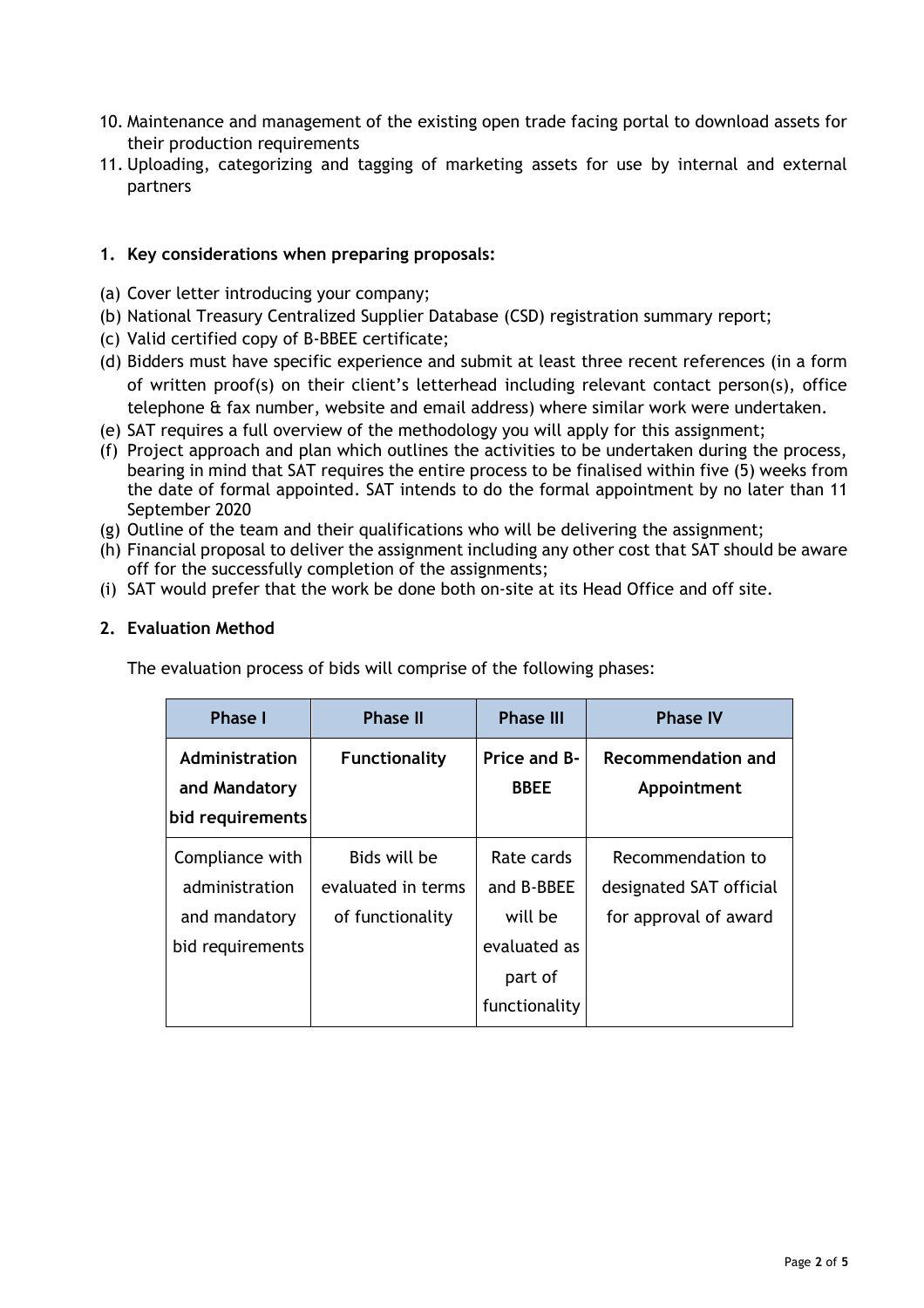# 2.1 Points awarded for functionality:

| <b>Rating</b><br><b>EVALUATION</b><br>5<br><b>CRITERIA</b>                                                                                                                                                                                                                                                                                                                                                                          | <b>Weight</b> |  |  |  |
|-------------------------------------------------------------------------------------------------------------------------------------------------------------------------------------------------------------------------------------------------------------------------------------------------------------------------------------------------------------------------------------------------------------------------------------|---------------|--|--|--|
| The Bids will be evaluated on a scale of 1 - 5 in accordance with the criteria below. The<br>rating will be as follows: $1 = \text{Very poor}, 2 = \text{Poor}, 3 = \text{Good}, 4 = \text{Very good}, 5 = \text{Excellent}$                                                                                                                                                                                                        |               |  |  |  |
| Bidders relevant experience to the assignment specifically demonstrating<br>capacity and capability pertaining to data investigation or similar matters<br>3 years up to $5 = 3$<br>$+5$ years up to $7 = 4$<br>more than $7$ years = $5$                                                                                                                                                                                           |               |  |  |  |
| Methodology and approach:<br>Bidders must provide a detailed description of how they intend executing the<br>assignment from inception to completion. This must include, as a minimum, a<br>project plan with clear time frames, skills and resources utilized in each area,<br>nature of compliance checks conducted, how the bidder intends on delivering on<br>the services required by SA Tourism etc.                          |               |  |  |  |
| <b>Company track record:</b><br>The bidder is required to provide three (3) contactable client references where<br>its services can be verified.<br>References should be presented in a form of a written letter on an official<br>letterhead from clients where similar services have been provided and should not<br>be older than seven (3) years. No appointment letters from clients will be<br>accepted as reference letters. |               |  |  |  |
| Expertise and experience of proposed resource to be assigned to the<br>project:<br>Proven experience of proposed personnel to be deployed to the project.<br>Detailed CVs of proposed team must be submitted which must elaborate on<br>areas that they were involved in.<br>Number of years' experience of the proposed team member in:<br>5 years up to $10 = 3$<br>$+$ 10 years up to 15 = 4<br>more than 15 years = $5$         |               |  |  |  |
| TOTAL POINTS FOR FUNCTIONALITY                                                                                                                                                                                                                                                                                                                                                                                                      | 100           |  |  |  |
| A threshold of 80 % is applicable.                                                                                                                                                                                                                                                                                                                                                                                                  |               |  |  |  |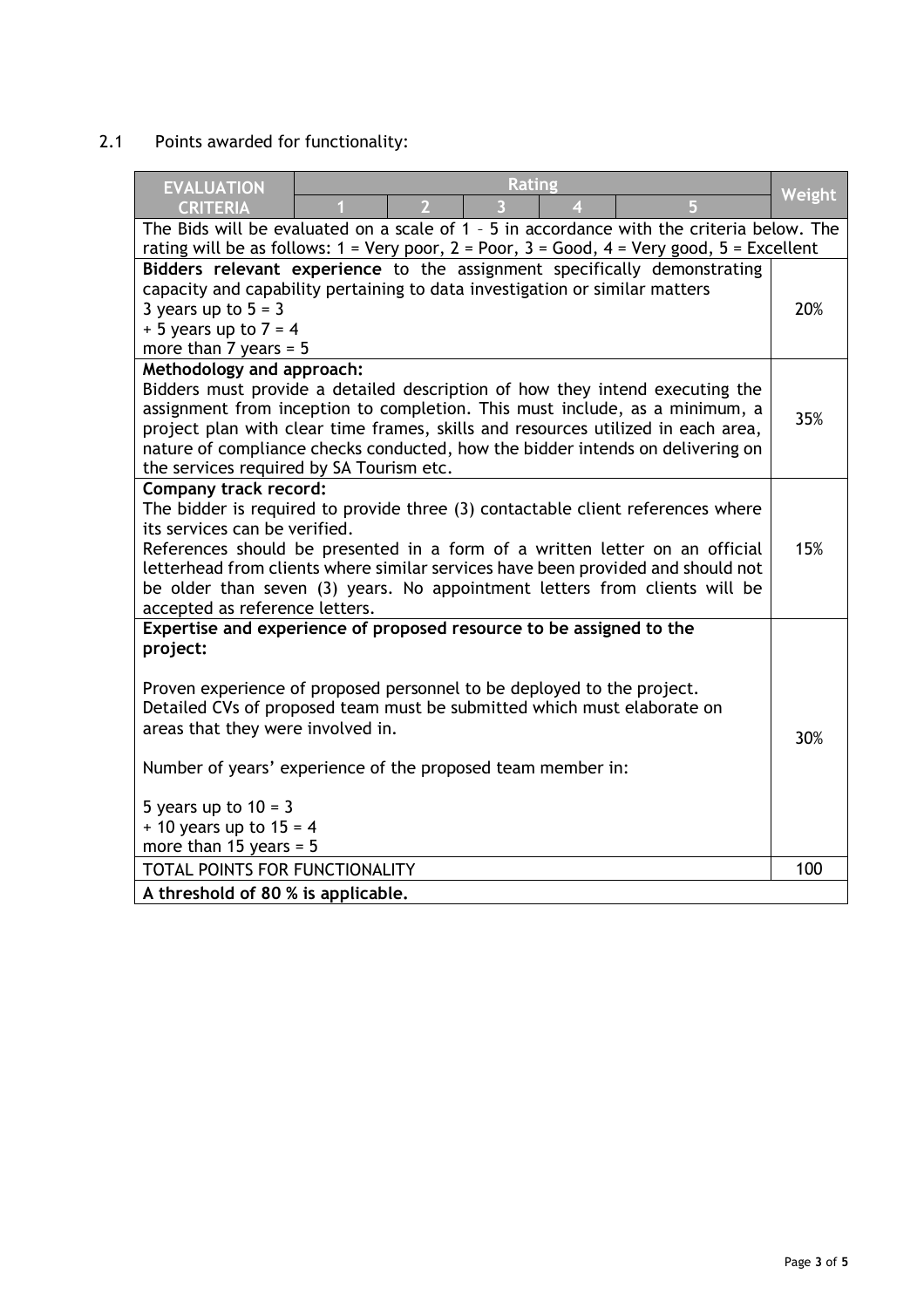**"functionality"** means the measurement according to predetermined norms, as set out in the bid documents, of a service or commodity that is designed to be practical and useful, working or operating, taking into account, among other factors, the quality, reliability, viability and durability of a service and the technical capacity and ability of a bidder;

- 2.1.1 Bids will be evaluated strictly according to the bid evaluation criteria stipulated in this section.
- 2.1.2 Bidders must, as part of their bid documents, submit supportive documentation for all functional requirements as well as key considerations under section 1. The official responsible for scoring the respective bids will evaluate and score all bids based on their submissions and the information provided.
- 2.1.3 The score for functionality will be calculated as in terms of the table below where the SAT official will rate each individual criterion on the score sheet using the following value scale:

| Performance | <b>Description</b>                      | <b>Score</b> |
|-------------|-----------------------------------------|--------------|
| Excellent   | Response meets and exceeds the          |              |
|             | functionality requirements              |              |
| Very good   | Above average compliance to the         |              |
|             | requirements                            |              |
| Good        | Satisfactory should be adequate for the |              |
|             | stated elements                         |              |
| Average     | Compliance to the requirements          |              |
| Poor        | Unacceptable, does not meet the set     |              |
|             | criteria                                |              |

- 2.1.4 The value scored for each criterion will be multiplied with the specified weighting for the relevant criterion to obtain the marks scored for each criterion. These scores will be added and expressed as a fraction of the best possible score for all criteria.
- 2.1.5 The proposal from the bidder which meets the highest score for functionality will be deemed the preferred proposal.

#### **3. Tax Certificate and B-BBEE Certificates**

Please note that all submissions must include a valid Tax certificate and a B-BBEE verification certificate (if you have been assessed).

Points for B-BBEE level of contribution will be awarded in accordance with the below table:-

| <b>B-BBEE STATUS LEVEL OF</b><br><b>CONTRIBUTOR</b> | Points to be awarded as per<br>functionality evaluation matrix |
|-----------------------------------------------------|----------------------------------------------------------------|
|                                                     |                                                                |
|                                                     |                                                                |
|                                                     |                                                                |
|                                                     |                                                                |
|                                                     |                                                                |
|                                                     |                                                                |
|                                                     |                                                                |
|                                                     |                                                                |